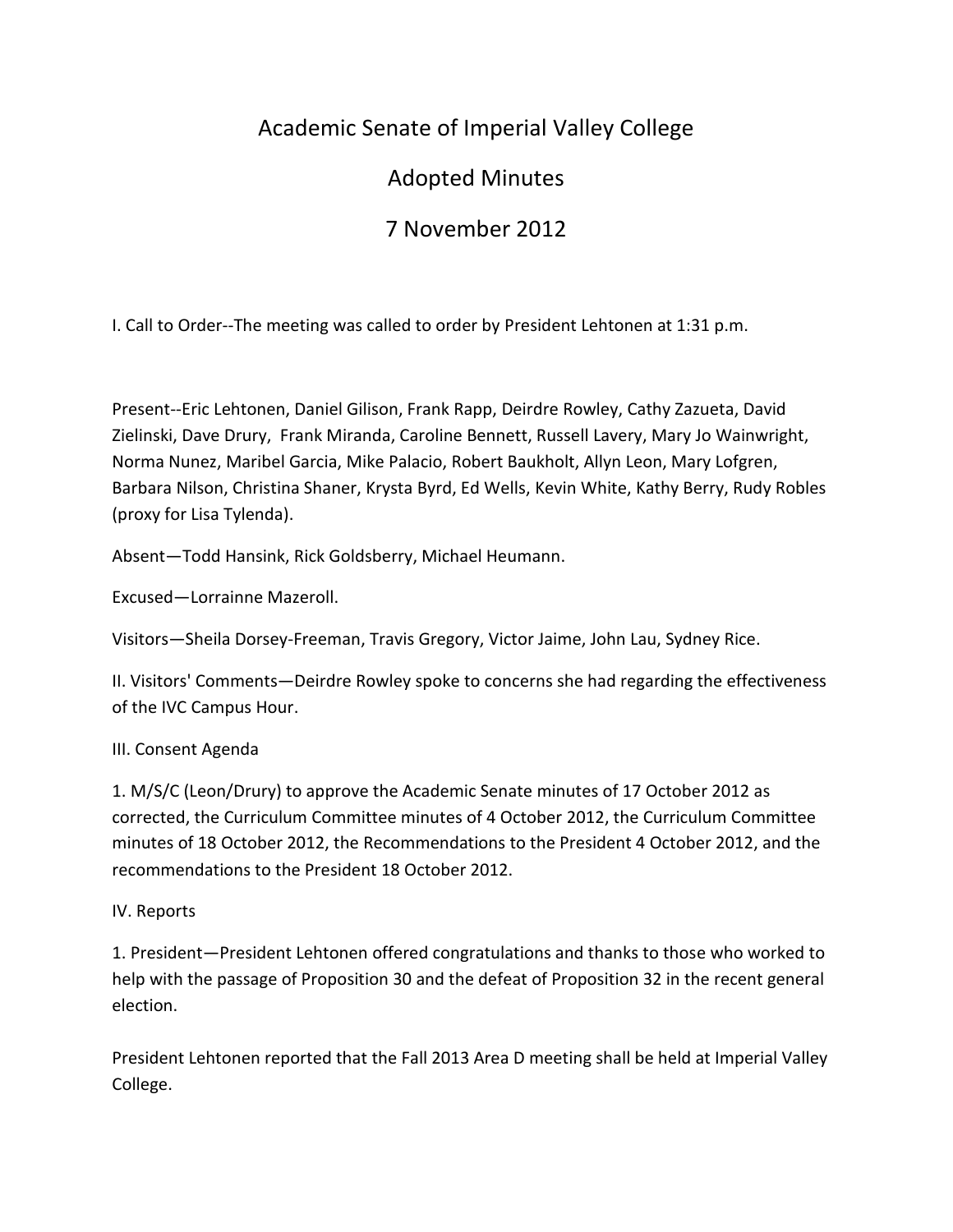President Lehtonen reported that the Marketing Committee is being revived and that the committee is in need of two faculty members, one teaching and one nonteaching. He further stated that the marketing Committee is a subcommittee of the College Council.

President Lehtonen reported that the IVC Reaffirmation of Accreditation Self Study is being finalized and that it may be necessary to call a special meeting of the Academic Senate on 28 November 2012 to vote on whether or not to provide the Senate's approval of said document.

2. Past President—Past President Kevin White reported that the Budget and Fiscal Planning Committee had met on 29 October 2012 and that discussions held during that meeting included impacts of the state budget on Imperial Valley College, the purpose of and best percentage for the IVC budget reserve, zero based budget planning, and what more could be done to better serve IVC through effective budgetary practices. Vice-President for Business John Lau added that the Budget and Fiscal Planning Committee is in the best position to take the lead on the budget matters under discussion.

3. Vice-President for Business—Vice-President for Business John Lau congratulated and thanked Krista Byrd and others who worked on the passage of Proposition 30. He further stated that IVC faces serious financial challenges for the rest of the Fall 2012 semester in regard to maximizing revenues over the next two months and that addressing enrollment issues would be important during the Spring 2013 semester and beyond.

4. Associate Student Government—Rudy Robles reported that the Associated Student Government had hosted a second forum for Imperial Irrigation District Board member candidates on 25 October 2012, a Halloween Carnival on 31 October 2012, and a Proposition 30 Rally in front of the Imperial County Courthouse on 2 November 2012. He further stated that the Associated Student Government will be holding a Veterans Day Celebration on 8 November 2012 in the IVC Student Center.

5. Treasurer—Treasurer Christina Shaner reported that \$186.48 had been spent on travel costs for plenary session. She further stated that the Senate's year to date expenditures amount to \$19,628.46, leaving a balance of \$40,806.97.

6. Part Time—There was no Part Time faculty report.

7. Curriculum Committee—There was no Curriculum Committee report.

8. Distance Education—Distance Education Coordinator David Zielinski reported that the Distance Education Committee reviewed data from the revised Substantive Change Proposal that indicated four of the ten program areas that provide more than 50% of required courses online were eclipsing face-to-face courses in success and retention rates. He further stated that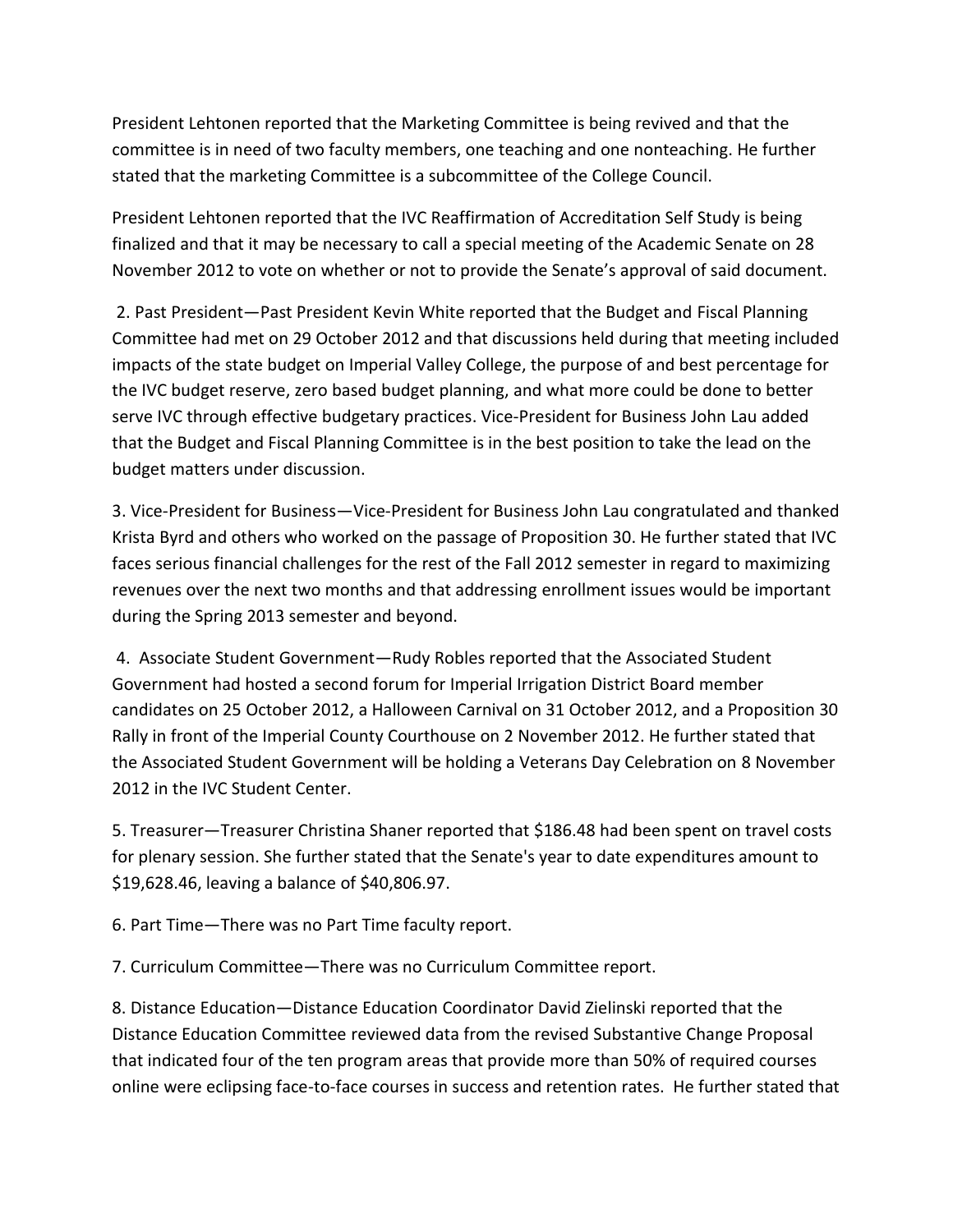this information will be shared with Chairs, in preparation for scheduling of classes for the Fall 2013 semester.

Distance Education Coordinator Zielinski also reported that the Distance Education Committee is focusing on developing a revised new course creation process for online courses that will include approval and evaluation components, that the Distance Education Committee is also preparing to work with Chairs on training and assisting faculty in developing online courses for Fall 2013, and that the Distance Education Committee met with the ATLAS principals to discuss ATLAS participation in Blackboard training efforts.

9. CART—Vice-President for Instruction Kathy Berry reported that the Continuous Accreditation Readiness Team was working diligently to complete the IVC Reaffirmation of Accreditation Self Study and requested that any requests for information from the CART Committee be responded to with haste.

10. Student Learning Outcomes—Student Learning Outcomes Coordinator Sydney Rice reported that the SLO Committee is nearing completion of data collection for the Spring 2012 semester and that the English and World Languages Departments had submitted all of their data on time. She further reported that steps are being taken to develop electronic data housing for SLOs in order to create greater effectiveness.

11. Equivalency Committee—Equivalency Committee Chairwoman Mary Jo Wainwright reported that the committee would be meeting on 8 November 2012 to discuss the equivalency process, primarily with the objective of creating instructions for use by discipline faculty to follow when taking part in reviewing equivalency requests. Chairwoman Wainwright encouraged all Department Chairs to attend the aforementioned meeting.

### V. Action Items

1. Leadership Evaluation—Second Reading

M/S/ (Leon/Lofgren) to approve the "Administrator Appraisal Form for Full-Time Academic Staff" as amended to read "Administrator Appraisal Form by Full-Time Academic Staff."

Rate as follows:

 $N/A$  = not applicable

1 = needs considerable improvement

2 = needs improvement

3 = acceptable performance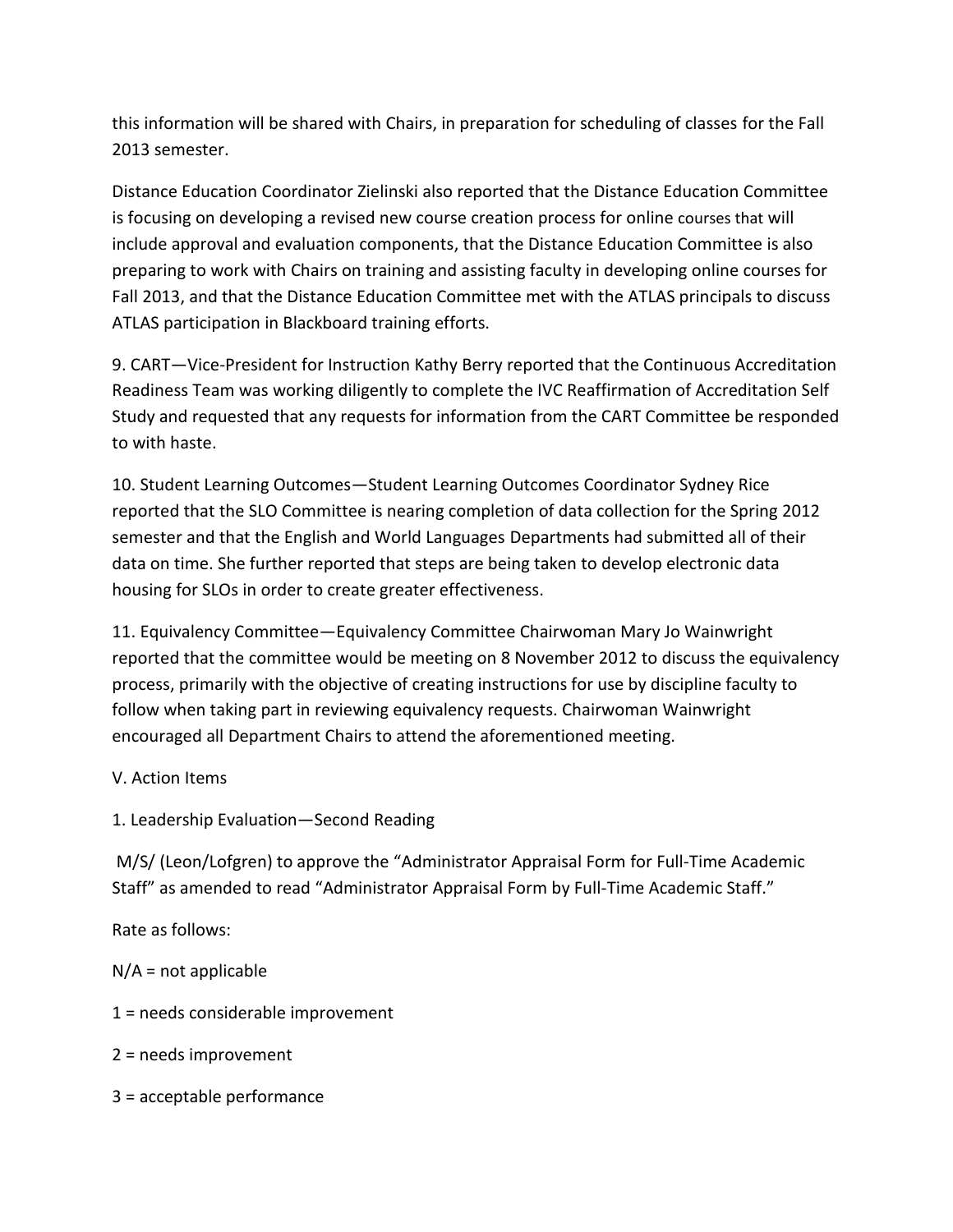#### 4 = notable performance

- 1. Demonstrates constructive administrative leadership.
- 2. Accepts and provides constructive criticism, and makes appropriate adjustments.
- 3. Communicates effectively with members of the community.
- 4. Considers all relevant perspectives prior to reaching decisions.
- 5. Demonstrates organizational and planning skills.
- 6. Establishes a positive work environment which promotes high morale.
- 7. Encourages others to develop their work-related skills and knowledge.
- 8. Demonstrates resourcefulness and communication skills necessary to accomplish tasks.
- 9. Responds to inquiries in a timely manner.
- 10. Promotes an atmosphere wherein diversity of opinion can exist.
- 11. Demonstrates effective problem-solving skills and sound judgment.
- 12. Interacts with faculty in a fair and ethical manner.
- 13. Implements appropriate disciplinary measures when necessary.

Discussion of the format of the evaluation sheet ensued.

### VI. Discussion

1. AP 7135Payroll Processing—President Lehtonen reported that he had spoken with Executive Assistant Vikki Carr regarding this matter and that with his authority as Senate President he had given Senate approval to the procedure on 25 October 2012.

Discussion ensued, including concerns over the process and security of distributing payroll documents as delineated by AP 7135.

2. Fall Plenary Resolutions—President Lehtonen presided over discussion of the proposed resolutions to be voted on at the Fall 2012 Plenary Session of the Academic Senate for California Community Colleges. The Senators in attendance gave President Lehtonen instruction on how they wished for him to vote on the resolutions under discussion at the Plenary Session.